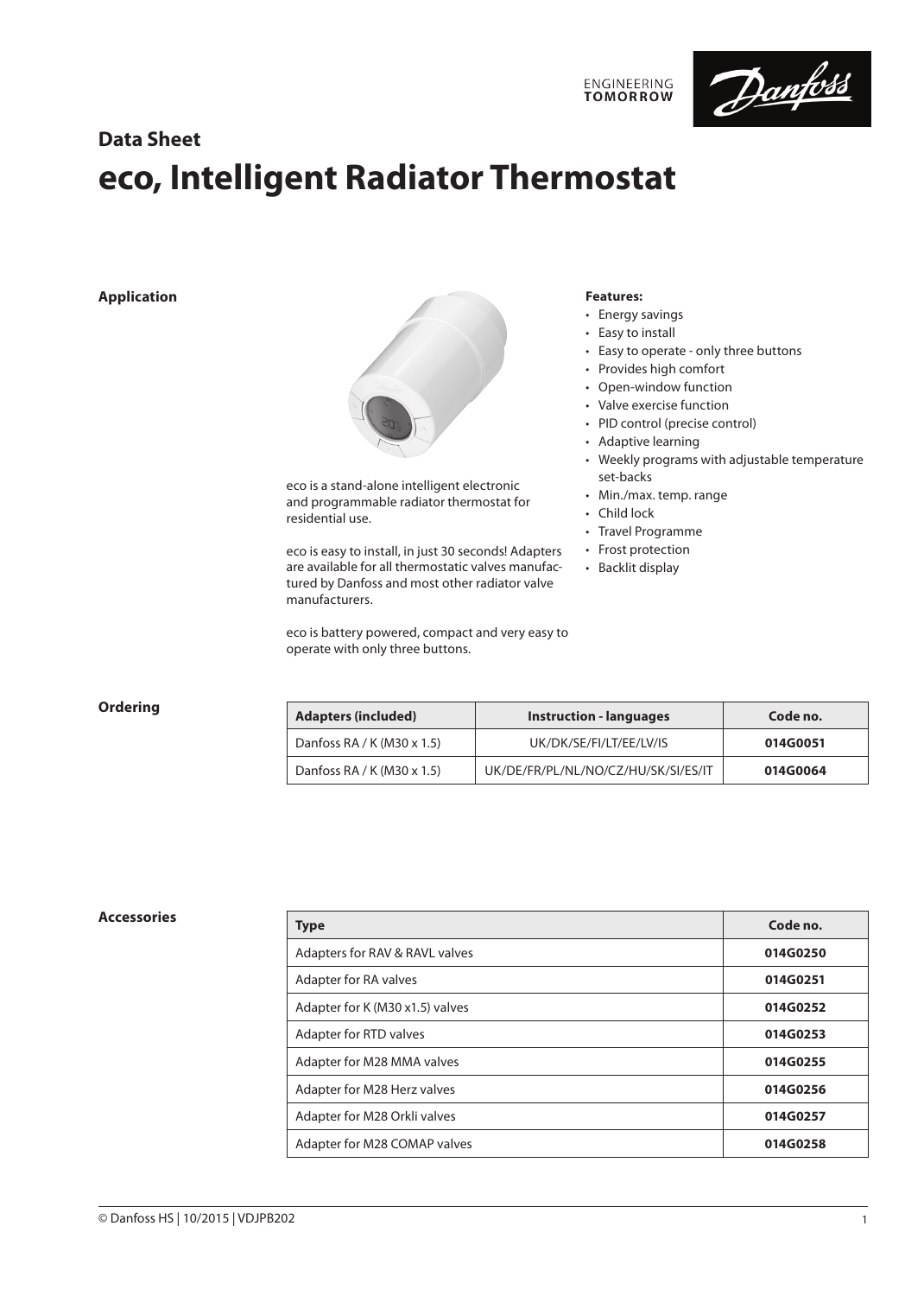

## **Data Sheet eco, Electronic Radiator Thermostat**

| <b>Specifications</b> | Thermostat type                  | Programmable electronic radiator valve controller                                                  |  |
|-----------------------|----------------------------------|----------------------------------------------------------------------------------------------------|--|
|                       | Recommended use                  | Residential (pollution degree 2)                                                                   |  |
|                       | Actuator                         | Electromechanical                                                                                  |  |
|                       | Display                          | Grey digital with backlight                                                                        |  |
|                       | Software classification          | Α                                                                                                  |  |
|                       | Control                          | <b>PID</b>                                                                                         |  |
|                       | Power supply                     | 2 x 1.5 V alkaline AA batteries (not included)                                                     |  |
|                       | Power consumption                | 3 µW in standby<br>1.2 W when active                                                               |  |
|                       | <b>Battery life</b>              | Up to 2 years                                                                                      |  |
|                       | Low batteri signal               | Battery icon will flash in display.<br>If battery level is critical, the whole display will flash. |  |
|                       | Ambient temperature range        | 0 to 40 °C                                                                                         |  |
|                       | Transportation temperature range | -20 to 65 °C                                                                                       |  |
|                       | Maximum water temperature        | 90 °C                                                                                              |  |
|                       | Temperature setting range        | 4 to 28 °C                                                                                         |  |
|                       | Measurement interval             | Measures temperature every minute                                                                  |  |
|                       | Clock accuracy                   | $+/- 10$ min/year                                                                                  |  |
|                       | Spindle movement                 | Linear, up to 4.5 mm, max. 2 mm on valve (1 mm/s)                                                  |  |
|                       | Noise level                      | $<$ 30 dBA                                                                                         |  |
|                       | Safety classification            | Type 1                                                                                             |  |
|                       | Open-window function             | Activated at temperature decrease of approx. 0.5 °C over 3<br>minutes                              |  |
|                       | Weight (incl. batteries)         | 177 g (with RA adapter)                                                                            |  |
|                       | IP class                         | 20 (not to be used in hazardous installations or in places<br>where it will be exposed to water)   |  |
|                       | Approvals, markings etc.         |                                                                                                    |  |

### **Pre-installed Programmes**

| Рû | Programme without automatic temperature reduction.<br>This programme maintains the comfort temperature of 21 degrees constant all day and night.                                                          |
|----|-----------------------------------------------------------------------------------------------------------------------------------------------------------------------------------------------------------|
| P1 | Saving programme which as default lowers the temperature to 17 °C at night (22:30 - 06:00 hrs).<br>Time and temperature are configurable.                                                                 |
| P2 | Extended saving programme which as default lowers the temperature to 17 °C at night<br>(22:30 - 06:00 hrs), and during the day on weekdays (08:00 - 16:00 hrs).<br>Time and temperature are configurable. |
|    | Travel programme which lowers the temperature when you are away.<br>Time and temperature are configurable.                                                                                                |
| 僟  | Frost protection programme. The thermostat will maintain a constant temperature of 4-10 $^{\circ}$ C in<br>the room, ensuring frost protection.                                                           |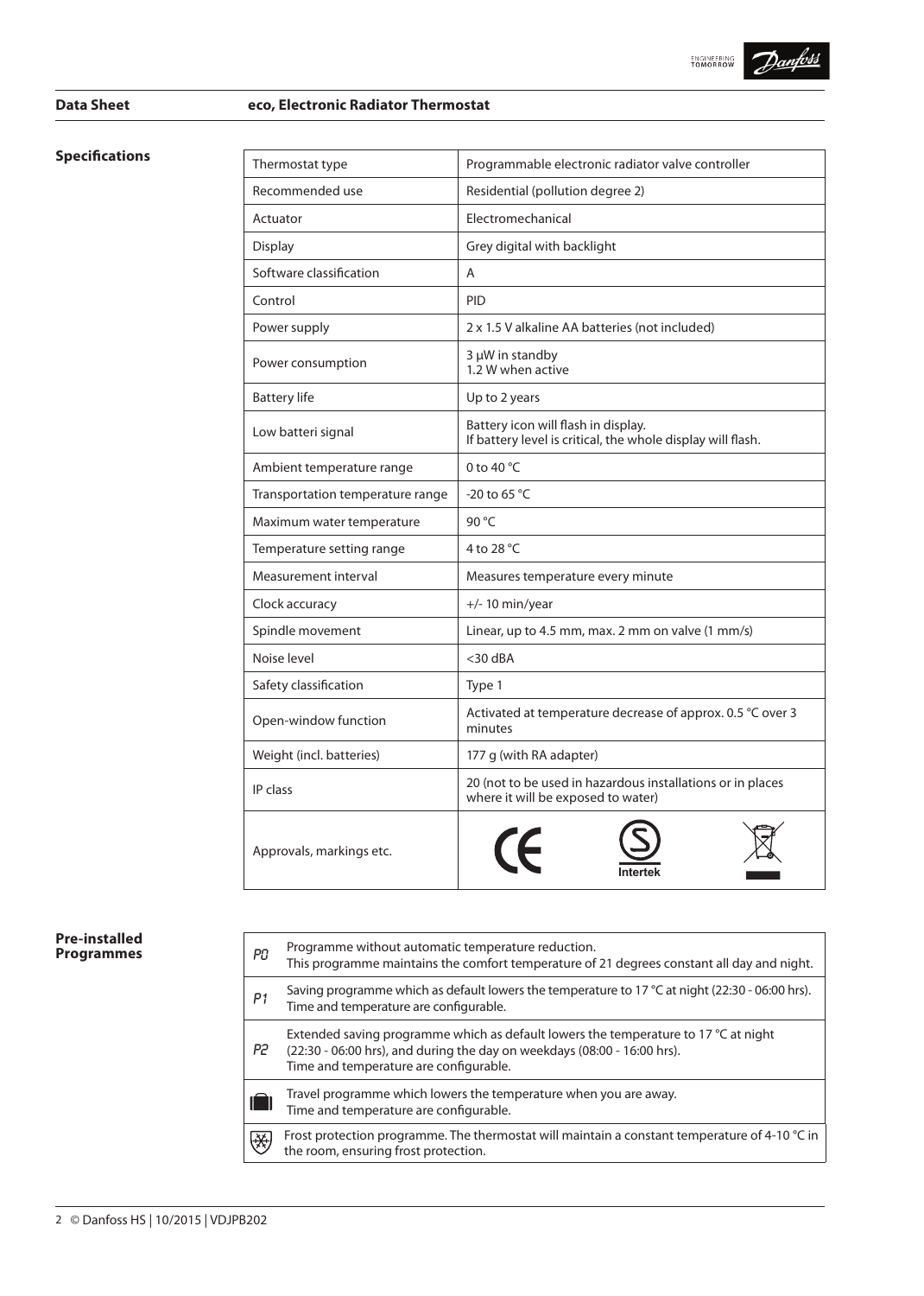|                                          |                                                                                                                                                                                                                                                                                                                                        | <b>ENGINEERING</b>                                                                                                                                                                                                                    |  |
|------------------------------------------|----------------------------------------------------------------------------------------------------------------------------------------------------------------------------------------------------------------------------------------------------------------------------------------------------------------------------------------|---------------------------------------------------------------------------------------------------------------------------------------------------------------------------------------------------------------------------------------|--|
| <b>Data Sheet</b>                        | eco, Electronic Radiator Thermostat                                                                                                                                                                                                                                                                                                    |                                                                                                                                                                                                                                       |  |
| <b>Measuring the room</b><br>temperature | eco is measuring the temperature with two built-<br>in sensors - one behind the display and one near<br>the valve.<br>Based on both readings the room temperature<br>is calculated for an area approx. 20 cm in front of<br>the display. This allows eco to control the actual<br>room temperature very accurately.                    |                                                                                                                                                                                                                                       |  |
|                                          | Be aware that sources of cold or heat, e.g. fire-<br>place, direct sun or draft, might affect the func-<br>tion of eco.                                                                                                                                                                                                                | Note! The displayed temperature is always the set<br>temperature, not the actual room temperature.                                                                                                                                    |  |
| <b>Main features</b>                     | <b>Open-window function</b><br>eco features an Open-window function, which<br>closes the valve if the room temperature is falling<br>dramatically, thus reducing the heat loss.<br>The heat is turned off for up to 30 minutes, before<br>eco returns to its original settings.                                                        | <b>Intelligent Control (Forecast)</b><br>During the first week of operation eco learns<br>when it is necessary to start heating the room<br>in order to reach the correct temperature at the<br>correct time.                         |  |
|                                          | When Open-window has been activated, the<br>function is quarantined for 45 minutes.                                                                                                                                                                                                                                                    | The intelligent control will continuously adjust<br>the heating time compared to seasonal tempera-<br>ture changes.                                                                                                                   |  |
|                                          | <b>Adjusting to the valve</b><br>During the first night of operation eco will shut<br>off the radiator heat and then open again to<br>detect the exact opening point of the valve. This<br>will allow eco to control the heat as efficiently as<br>possible. If necessary, the procedure is repeated<br>once a night for up to a week. | <b>Automatic valve exercising</b><br>To keep the radiator valve functional and at its<br>best, eco automatically exercises the valve every<br>Thursday at approx. 11:00 hrs by opening it fully<br>and then return to normal setting. |  |
|                                          | You might experience the valve being warm<br>during the adjustment procedure, regardless of<br>the room temperature.                                                                                                                                                                                                                   | <b>Daylight saving time</b><br>As default eco will automatically shift between<br>daylight saving time and normal time.<br>If necessary, the daylight saving time function can                                                        |  |
|                                          | <b>Child lock</b><br>Activating the child lock feature will protect the<br>settings from tampering.                                                                                                                                                                                                                                    | be disabled.                                                                                                                                                                                                                          |  |
| <b>Installation</b>                      | m must be flashing on the display before installation.                                                                                                                                                                                                                                                                                 |                                                                                                                                                                                                                                       |  |
|                                          | 1. Start by mounting the appropriate adapter.                                                                                                                                                                                                                                                                                          | RA<br>κ                                                                                                                                                                                                                               |  |
|                                          | 2. Tighten RA adapter using the 2 mm Allen key.<br>Hand-tighten K adapter.                                                                                                                                                                                                                                                             |                                                                                                                                                                                                                                       |  |
|                                          | 3. Screw the thermostat onto the adapter and tighten by<br>hand (max. 5 Nm).                                                                                                                                                                                                                                                           |                                                                                                                                                                                                                                       |  |

4. Press  $\ddot{\bullet}$  for 4 seconds to deactivate the mounting mode. (An adapter guide is included to identify the correct adapter to mount.)